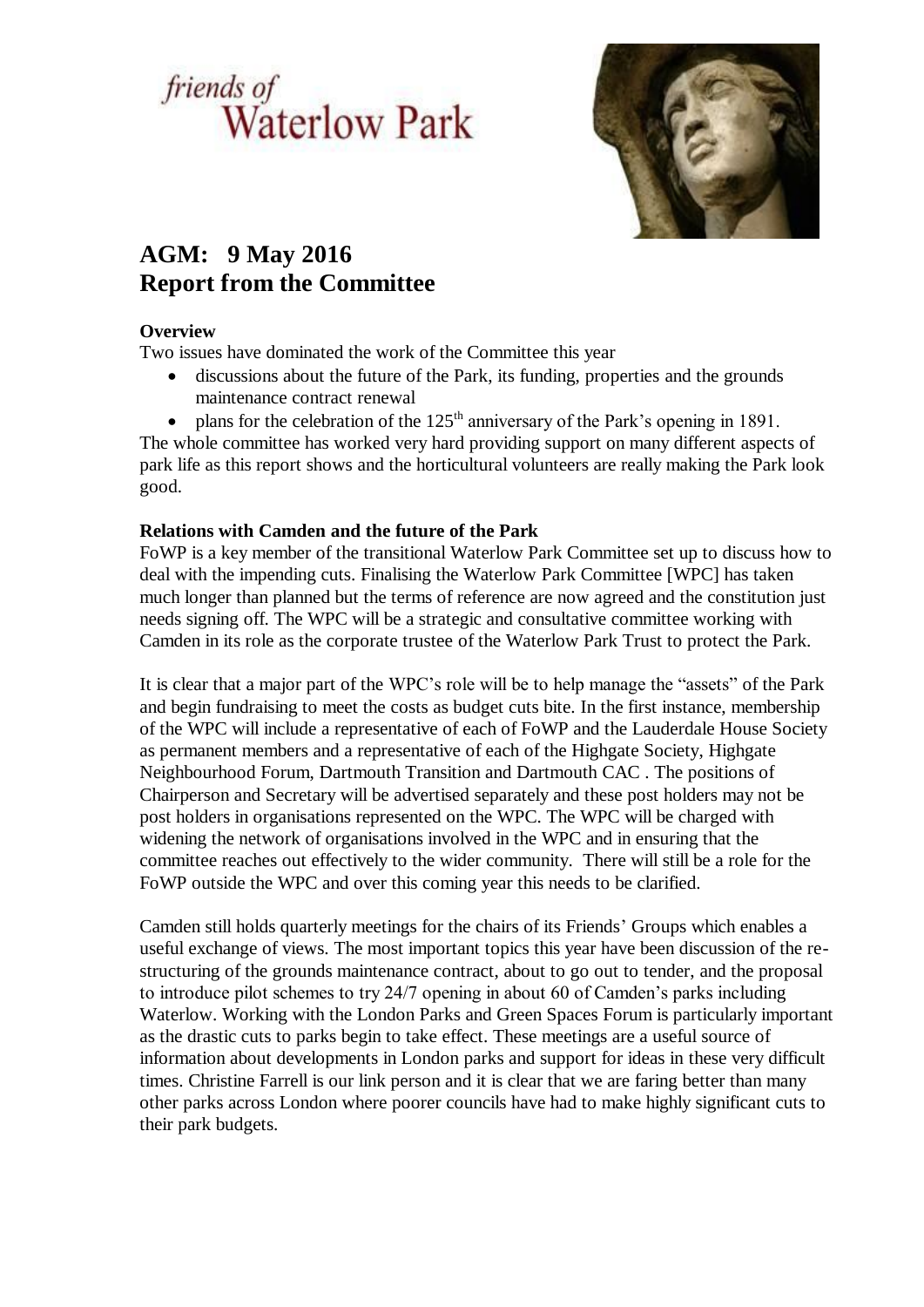#### **The properties in Waterlow Park**

The two lodges have been let to private families and the rent will be ring-fenced for the Park. Initially a significant amount will be used to pay back Camden council for the monies used to turn the properties into lettable dwellings. After about 8 years all monies will flow into the Park funds. The Park Centre letting is virtually concluded and this will make a significant contribution to park funds. All three properties will reduce park costs as the utility and council tax charges will be met by the tenants. We are pleased by the prospect of the Park Centre being let to Lux and look forward to developing a good working relationship with them. It is as yet unclear as to how much income Lauderdale House will contribute to the running of the Park once it re-opens**.**

#### **Horticulture and volunteering**

The past 12 months has seen a big step forward for volunteering. Through plant and bulb sales, coach trips and concerts the Friends raised enough money to replant two long herbaceous borders in the Park much in need of attention. Designed by local award winning garden designer Peter Reader, and with the help of extra volunteers from HSBC and Capel Manor, the borders were prepared over last autumn and planted up this spring, using recycled plants as well as new ones. This is on top of our tending the rose circle and the Lauderdale upper terraces. We have also worked with Camden to design and then plant up the front garden of Swain's Lane Lodge in a style appropriate for the age of the building and FoWP will take responsibility for maintaining this.

The hydrangea triangle, now mature, has been handed back to the OCS gardening team. In the autumn, as part of Waterlow125 celebrations, Camden has approved the creation of a commemorative circle of evergreen sedums to be designed by our local primary school children. The hard work of our volunteers (and we're always keen to recruit more should you be interested) may be the only way in which the herbaceous borders in the Park will survive since Camden, as part of the cost cutting imposed on it by government cuts, has indicated that herbaceous borders may well be removed from the borough's parks and open spaces and replaced with turf or low maintenance shrubberies.

# **The Community Orchard**

The 2015 season proved quite wet so the watering team had a fairly easy time of it - although most of the trees are now in their third season and are less in need of weekly water. We had a slightly sad season with our fruit - both the Greensleeves and Core Blimey fruited quite healthily but it had all disappeared by the end of August. This was possibly the work of squirrels, or children, or vandals - whatever the cause, we are having to learn to be philosophical. One day there will be enough fruit for all. Both pear trees offered us one pear each, but they too disappeared early.

Bucking the trend, the John Downie crab apple fruited well and Orchard Group member Louise Lewis asked if she could take the fruit. She presented us in committee with a delicious pot of the Crab Apple Jelly she made – we look forward to more fruit in 2016! The most exciting fruit find was undoubtedly our first apricot - which put out a glorious singleton in July, but that too fell victim to (most likely) a trophy hunter.

In the dormant winter season we gently pruned the apples and pears and then were delighted to receive the gift of a Cherry (Prunus Stella), planted in the space previously occupied by our old cherry - so we look forward to some fruit in a couple of years.

The Orchard has its own web-site at [www.waterlowparkorchard.org.uk](http://www.waterlowparkorchard.org.uk/) and tweets @WaterlowPkOrchd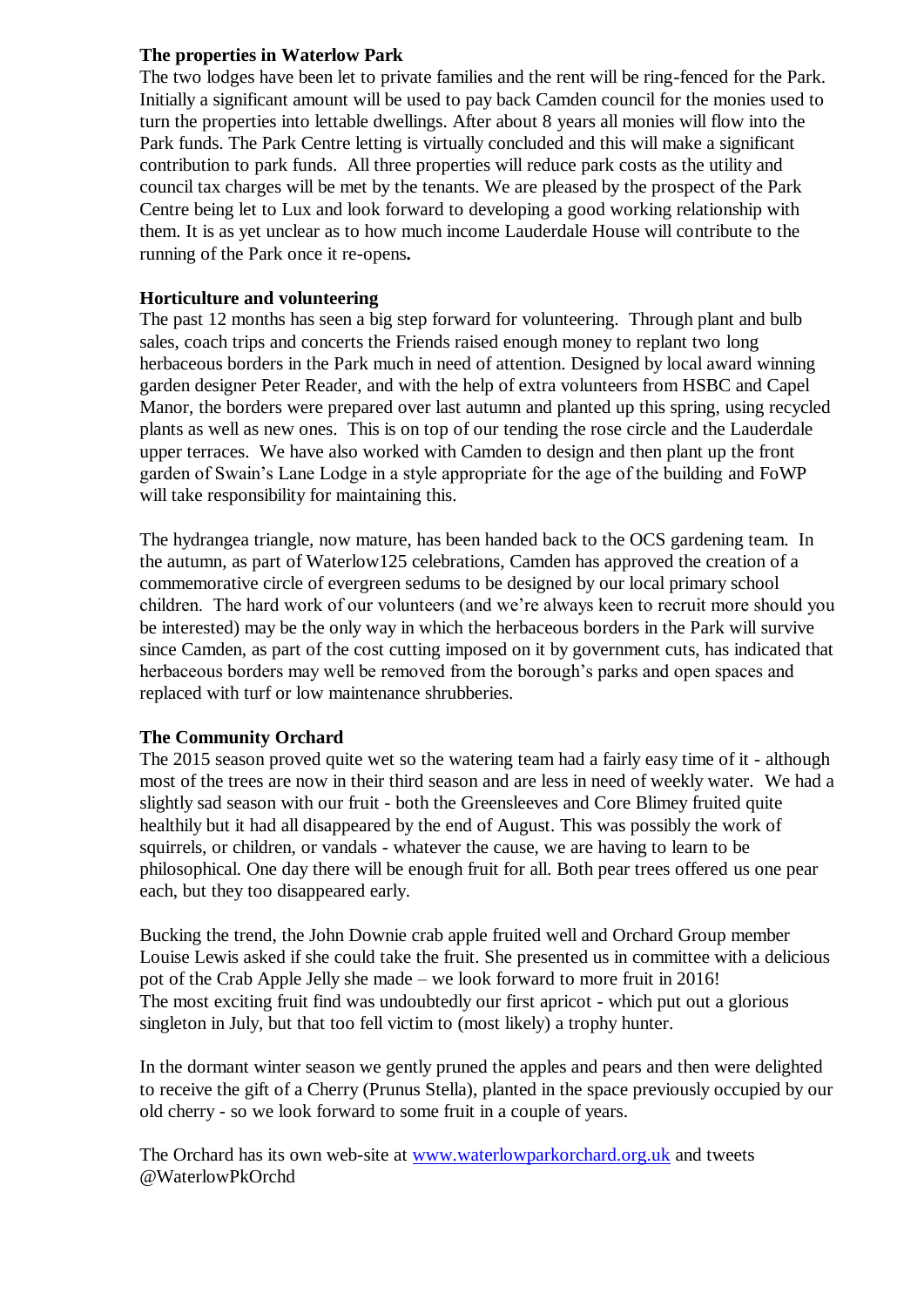# **Kitchen Garden**

Management of the Kitchen Garden has been transferred from Camden to a newly created Association of Community Groups with its own constitution (both to be ratified at an AGM in September 2016). This means that the community groups using the Kitchen Garden will be responsible for its management. Three people have volunteered to take on the posts of Chair, Treasurer and Secretary temporarily until the formal AGM is held in September 2016.

The garden will be welcoming the public on Sunday **19 June** for Open Gardens weekend. The Kitchen Garden continues to be a place for quiet pleasure and gardening activities and to give pleasure to visitors and plot holders alike.

#### **Trees, views and maintenance issues**

Consultation with the Camden Tree Department about the siting and, occasionally, felling of trees in the Park has continued following the agreed outline plan covering trees and views. FoWP continues to argue that new trees must be appropriate to the site and not ruin historic and well loved views.

Yet again the fountain has had a difficult year with a number of problems interrupting smooth operation. As this is a continuing worry and cost we are reluctantly beginning to think about other uses for this space.

The issue of memorials continues to be tricky. While there is agreement that the Park has reached saturation level with Memorial Benches people still want to do something. Trees are popular but the Park has many trees and those suggested are not always suitable. In addition, the growing habit of leaving memorial bunches of flowers is proving unsightly. We would like to have a policy of removing them when the flowers have died.

The Conservation Volunteers (TCV) continue to contribute to the Park, working principally in the nature areas around the upper and lower ponds.

# **Wildlife**

As of yet, nothing has come of the proposal to have bees in the upper pond area but this is still an aim. However, we have had discussions about improving the upper pond which has problems with algae in part a consequence of the shade and overhanging trees. Sadly the temporary Camden officer left before completing the costing for remedial action.

# **Sport**

It is proving difficult to take forward any substantive plans for sport in the Park. In large part this is because we do not have someone on FoWP's committee able to devote much time to this. Discussions have been held about having a discrete outdoor gym, developing a petanque site [a location has been identified], improving the fabric of the tennis courts and providing alternatives to tennis on the lower courts in the winter, such as basket ball etc. This would be done with additional court markings and we hope would attract young people from south of the Park where there are limited sport facilities. Coolhurst Tennis Club continues to hire some courts to run tennis for children on Saturdays. Recently Camden has had a consultation about their wish to introduce online bookings and to outsource some management of the courts to agencies able to generate more use. We have argued to protect some courts for private use and Camden has agreed to this.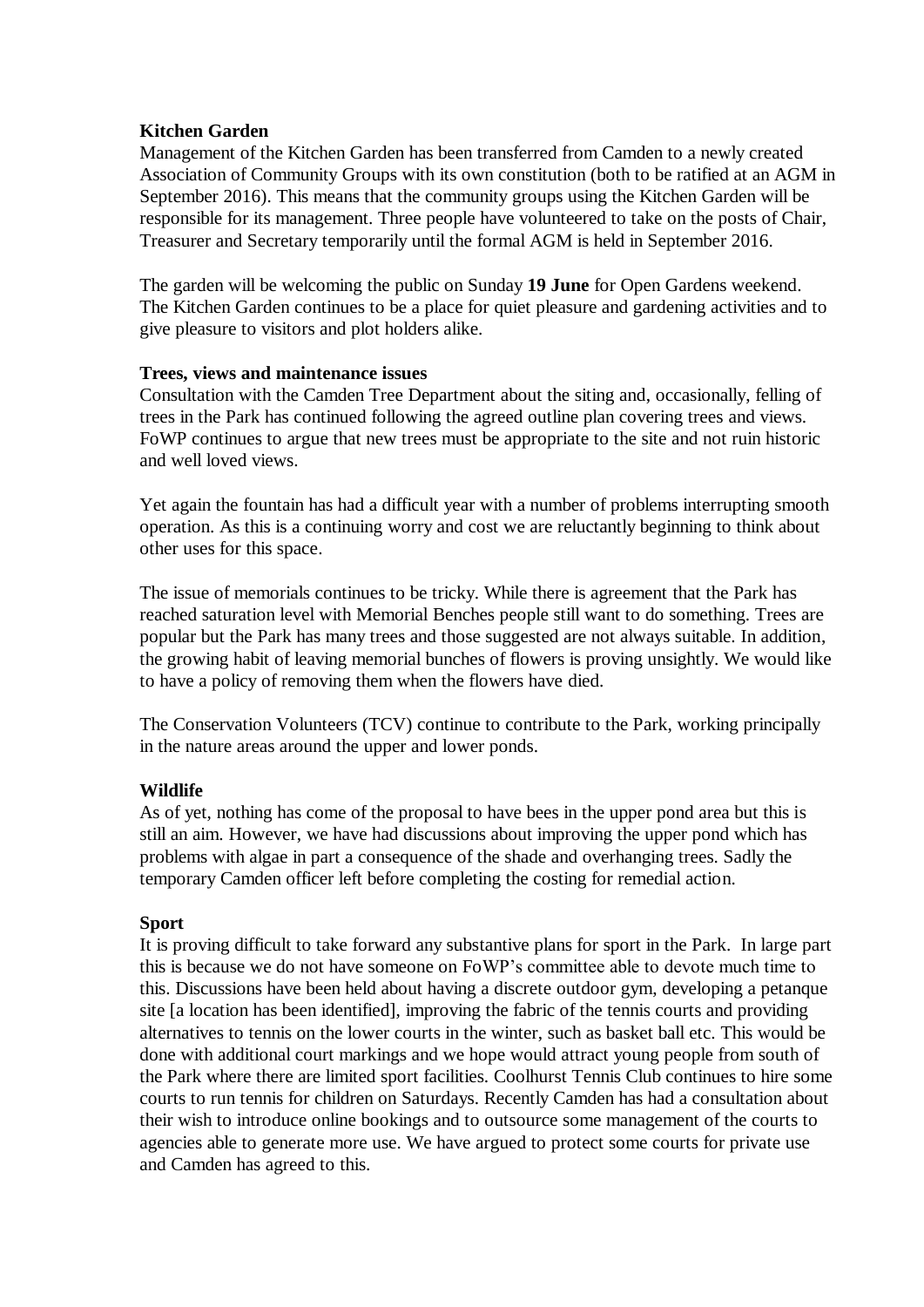#### **Events**

FoWP initiated a fundraising concert held jointly with the Lauderdale House Society at Highgate School. This was much enjoyed by well over 100 people and raised a total of £1885 shared between the two organisations.

Once again we have run 'Explore the Park' days during the school holidays. We held one at Easter and plan to hold one in the spring holiday, one or two in the summer holidays, and one in the October half term holiday. We have added a new full colour tree trail this year, which should prove popular. Children love our scavenger hunts and adults are enthusiastic about our guide, *The Guide to Waterlow Park* which was produced in 2014, and has been a great success. The Oxfam Bookshop in Highgate has kindly put some on sale at £1 each.

#### **Website and social media**

We recognise how important a website is as the main vehicle for communicating information about the Park to the general public. Maintaining a website however is quite resource intensive and this year we have not had enough capacity to do this to the level we would like. We really need someone on the committee with the time and skills to do this. We send email newsletters to our members and try to provide up to date information on forthcoming events and current issues and consultations relating to the Park.

Tweeting continues bring to information about aspects of the Park to a wider audience (447 followers and rising by the day). We also re-tweet the best of Park users' tweets. Follow us on Twitter @WaterlowPark and @WaterlowPkOrchd. The Park also now has a Facebook page [\(www.facebook.com/waterlowpark\)](http://www.facebook.com/waterlowpark).

#### **Future plans**

While all the work around horticulture, wildlife and general maintenance will continue, our chief efforts in 2016/2017 have to be around delivering our programme of activities to celebrate the 125th Anniversary, bedding in the WPC and developing a new role for FoWP. A key part of any strategy for funding the Park has to be to increase our membership, and get park lovers to be a little more involved in helping the FoWP committee with its many tasks including the fundraising that will become increasingly necessary.

#### **125th Anniversary of the public opening of the Park - 2016**

This is a significant year for Waterlow Park marking the  $125<sup>th</sup>$  anniversary of the opening of the Park to the public. A series of events is planned throughout the year to reflect the interests of different park users and also to raise some funds – a musical concert at Dyne House in June, an on-going photographic competition with the *Ham & High*, two oral history projects and, if sponsorship can be found, a dog day.

But, in all the planned events, the underlying message is the importance of preserving and protecting such an important green space in our overcrowded city. To this end we are working with all six primary schools in the area to introduce them to the history and biodiversity of the Park with talks and visits and many activities from drama, art and music to science and technology projects. This will culminate on **Saturday 17 September** with **Lark in the Park** for the public to celebrate this exceptional open space. There will be music and